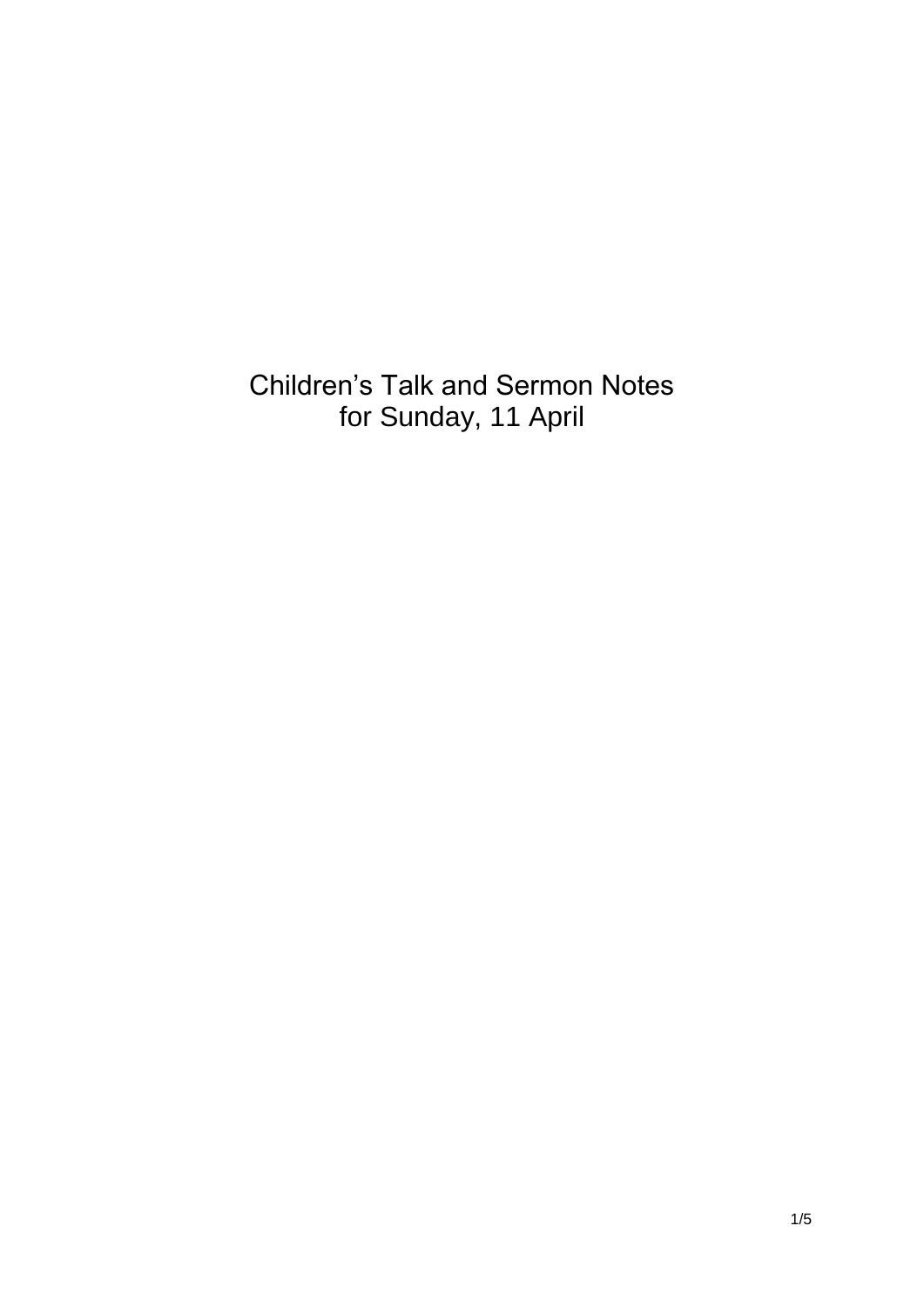## Children's Talk: Spiritual Curiosity

One of the fun things about being a child is that people do a lot of things for you. You don't have to find your own food, or earn your own money, or drive yourself to where you need to go, or choose where you are going to live. But one of the fun things about getting older is that you get to start doing things for yourself. It is satisfying when you realize you can read on your own, or you can make a snack for yourself, or you can choose what to do with your time.

One of the things that other people do for you when you are young is to teach you. Your parents tell you what you need to know at home, and your teachers tell you what you need to learn at school. That's a good thing, because adults know much more than children, and so they have a good idea about what you need to learn.

But sometimes it can become easy to think that because adults are doing it for you, you don't have to do anything, and that is not the case at all! You need to have your own curiosity. Curiosity means wanting to know things that you don't already know. And I know that all of you are very curious: you want to know how things work, and why things are the way they are. You always ask, "why?" and that is a very important question.

It's especially important that you are curious about spiritual things: why did the Lord make me? How can I do the right thing? What matters most? How can I get to heaven? Why is life hard sometimes? Adults of course try to teach you these things; but it's also important that you also try to learn, with that curioisty that the Lord gave you. The Lord tells us to keep asking Him and looking for answers from Him:

Ask, and it will be given to you; seek, and you will find; knock, and it will be opened to you. For everyone who asks receives, and he who seeks finds, and to him who knocks it will be opened. (Matthew 7:7-8)

If we want to learn and grow, we need to keep putting effort into it! We can't expect adults to do all the work.

For you younger ones, this is very easy. But as you get older, your curiosity can fade. You can start to wonder if some questions are bad questions. It starts to feel like not knowing something about the Lord or what is right might make you a bad person. But if you stop your spiritual curiosity, how will you learn? That's like if you want something, but not being willing to ask for it; or having lost something, and wanting to find it, but not going around looking for it; or standing at a door, wishing someone would open it, but not knocking.

The Lord made you not knowing much, so that you could choose to learn and grow, and even love that growth. Don't wait for an adult to tell you what to learn. Ask those questions about how to do what is good, how to make the world a better place, how to be useful, how to change the world, and how to know the Lord. Unless you ask, you will not receive.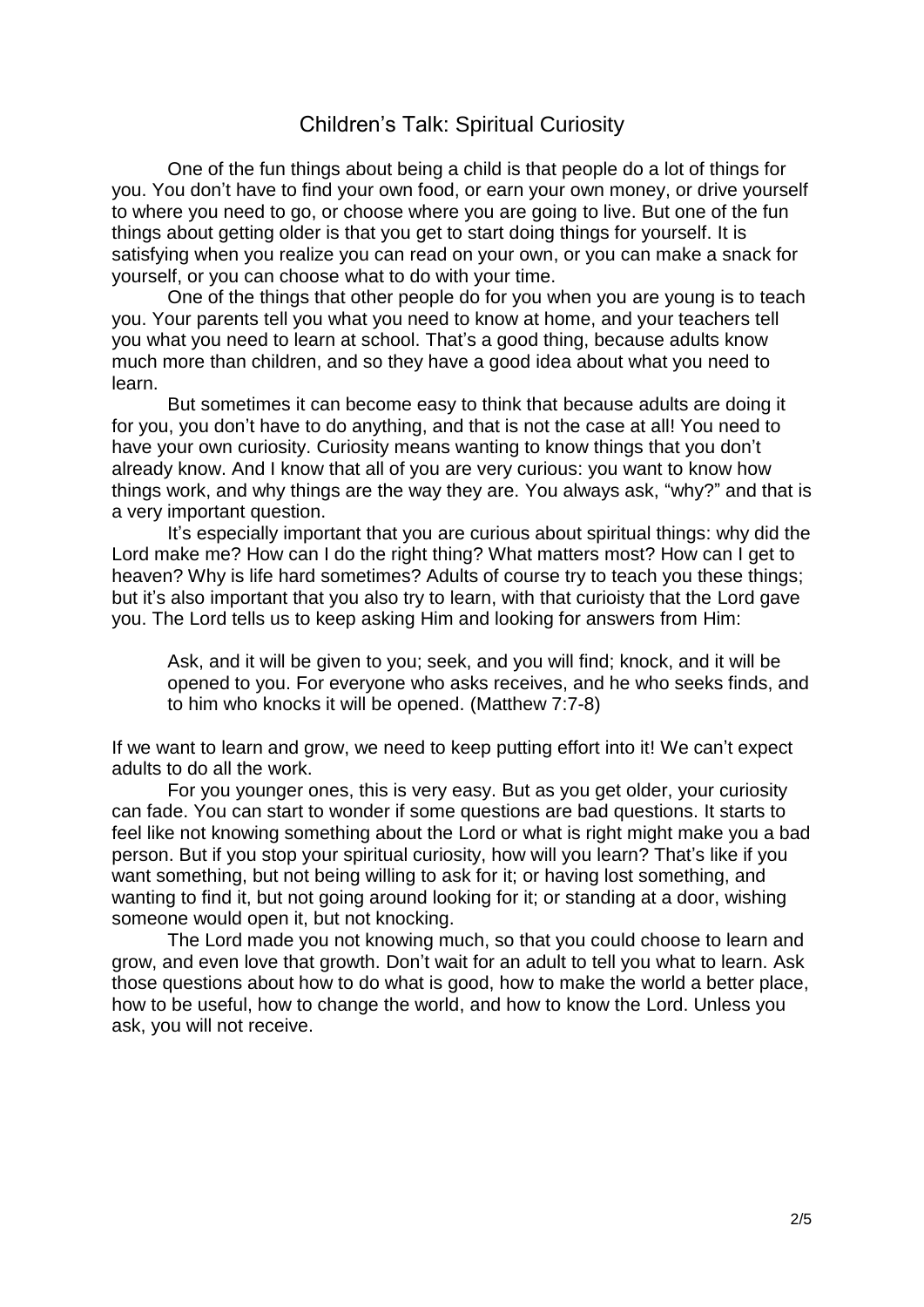## Education, Part 1: The Necessity of Education

A Sermon by Pastor Joel Christian Glenn 11 April, 2021

Why do we educate children? We take it as a given that at a certain age, a child will be sent off to school, to work his way through pre-primary, primary, and high school, and then if available, university. Some will even go on to honours, masters, and doctoral degrees. I'd wager that all of you have gone through at least some of that process yourself. What was the point? Certainly there are plenty of teenagers who would rather not have to go to school ever again. The simple, secular answer is that education is necessary to prepare for a good job. And there is some truth to that. But the importance, really the necessity of education from a young age, is rooted in spiritual principles. This sermon is not just for those of you with young kids either. All of us have an obligation to contribute to the spiritual wellbeing of the next generation, to pass onto them our heritage from the Lord, and to ensure that as we have freely received, we also freely give in turn.

There are many things about human nature that we take for granted. This is especially true if you grew up in a good family, supported by a loving and kind community, and have had the good fortune to work with and come to know good people. We are so used to the way things are that we forget that they could be otherwise. But at any one time we are only one generation away from ignorance, selfishness, and cruelty. No matter how far along we have come as a society, no matter how much we have grown through decades and centuries, no matter how instilled we are with values and principles, one lost generation is all it would take to go back to square one. Success in one generation does not automatically transfer to the following one.

We see a reflection of this truth in certain commands given to the Children of Israel. The context is that the current generation had seen the miracles that the Lord had performed in bringing them out of Egypt, and in descending onto Mt. Sinai to give them the Ten Commandments; but the next generation would not have seen these miracles, and so the obligation fell to them to diligently teach their children about the Lord and His commandments. This is Moses speaking to the Children of Israel:

Only take heed to yourself, and diligently keep yourself, lest you forget the things your eyes have seen, and lest they depart from your heart all the days of your life. And teach them to your children and your children's children, *especially* the day you stood before Jehovah your God in Horeb, when Jehovah said to me, "Gather the people to Me, and I will let them hear My words, that they may learn to fear Me all the days they live on the earth, and *that* they may teach their children.'

"Then you came near and stood at the foot of the mountain, and the mountain burned with fire to the midst of heaven, with darkness, cloud, and thick darkness. **<sup>12</sup>** And Jehovah spoke to you out of the midst of the fire. You heard the sound of the words, but saw no form; *you* only *heard* a voice. **<sup>13</sup>** So He declared to you His covenant which He commanded you to perform, the Ten Commandments; and He wrote them on two tablets of stone. **<sup>14</sup>** And Jehovah commanded me at that time to teach you statutes and judgments, that you might observe them in the land which you cross over to possess. (Deuteronomy 4:9-14)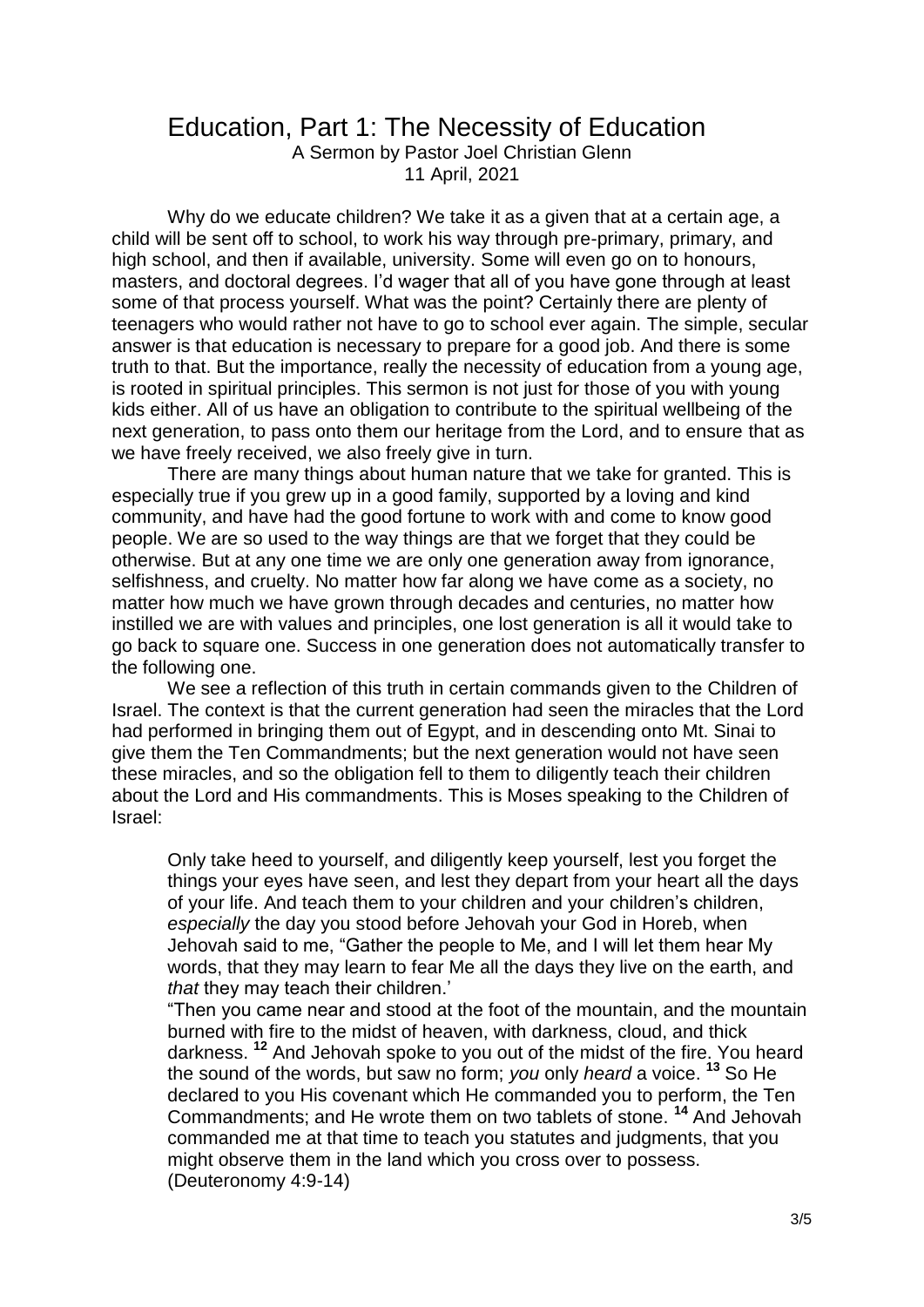This passage draws attention not just to the need to pass on something to the next generation, but also what specifically is most important to pass on: the Commandments of the Lord, especially the Ten Commandments. The Children of Israel had seen and heard first-hand the power and importance of these Commandments. They knew from experience that success only came when they followed these rules of life. And so it was incumbent on them to pass these commandments, and not just the commandments, but their personal experience of their power when followed, on to their children and their children's children. This is how they could set their children up for success when they entered the Land of Canaan.

This same obligation is incumbent on us. Again, we are always one generation away from returning to square one, not just in terms of raw information and technical skills, but also in terms of spiritual well-being. If we have learned the teachings that the Lord gives us, and especially if we have seen their power when lived, it is incumbent on us to pass that on to the generation that is coming up after us, lest they be left back at square one spiritually.

The most obvious way to fulfil this obligation is through parenthood. Parents teach their children to know the Lord, to follow Him, to build a conscience, and to live well. Preparing a child to be a moral and spiritual person is the greatest gift that parents can give to their children. But this obligation is broader than just parenthood, and in part that is why this sermon is directed at all of us: this message is not just for parents. We can all be part of passing on spiritual truths to the next generation.

One example is the work that happens in Kainon School, which we as a church run. Day in and day out, children are taught about the Lord, His Word, His teachings, and His presence in all aspects of creation and life. More than that though every day they are given living experiences of His presence. Remember that the command is not simply to convey information, but to convey an experience of God's power and love. Every child who attends a New Church school should be given the opportunity to see the Lord's teachings in practice, to receive encouragement to practice those teachings themselves, and know from lived experience that they are loved and can in turn love others.

Nor is this practice restricted to family and school environments. One passage of the Word describes it as an education that should be ongoing, at all times:

Therefore you shall lay up these words of mine in your heart and in your soul, and bind them as a sign on your hand, and they shall be as frontlets between your eyes. You shall teach them to your children, speaking of them when you sit in your house, when you walk by the way, when you lie down, and when you rise up. And you shall write them on the doorposts of your house and on your gates. (Deuteronomy 11:18-20)

All of us, in whatever capacity, can pass on the Lord's words to the next generation. Many of us may feel awkward in this position. We tend to be reticent, and I know that I am guilty of this myself. It's hard to take the vulnerable, personal experiences of how the Lord has led, guided us, and changed us, and openly share those ideas with others. But think of the benefit that we can give to others, especially by sharing our lived experience of what the Lord can do. Anyone can learn about the Lord from books and sermons; but when they hear from someone they look up to and admire